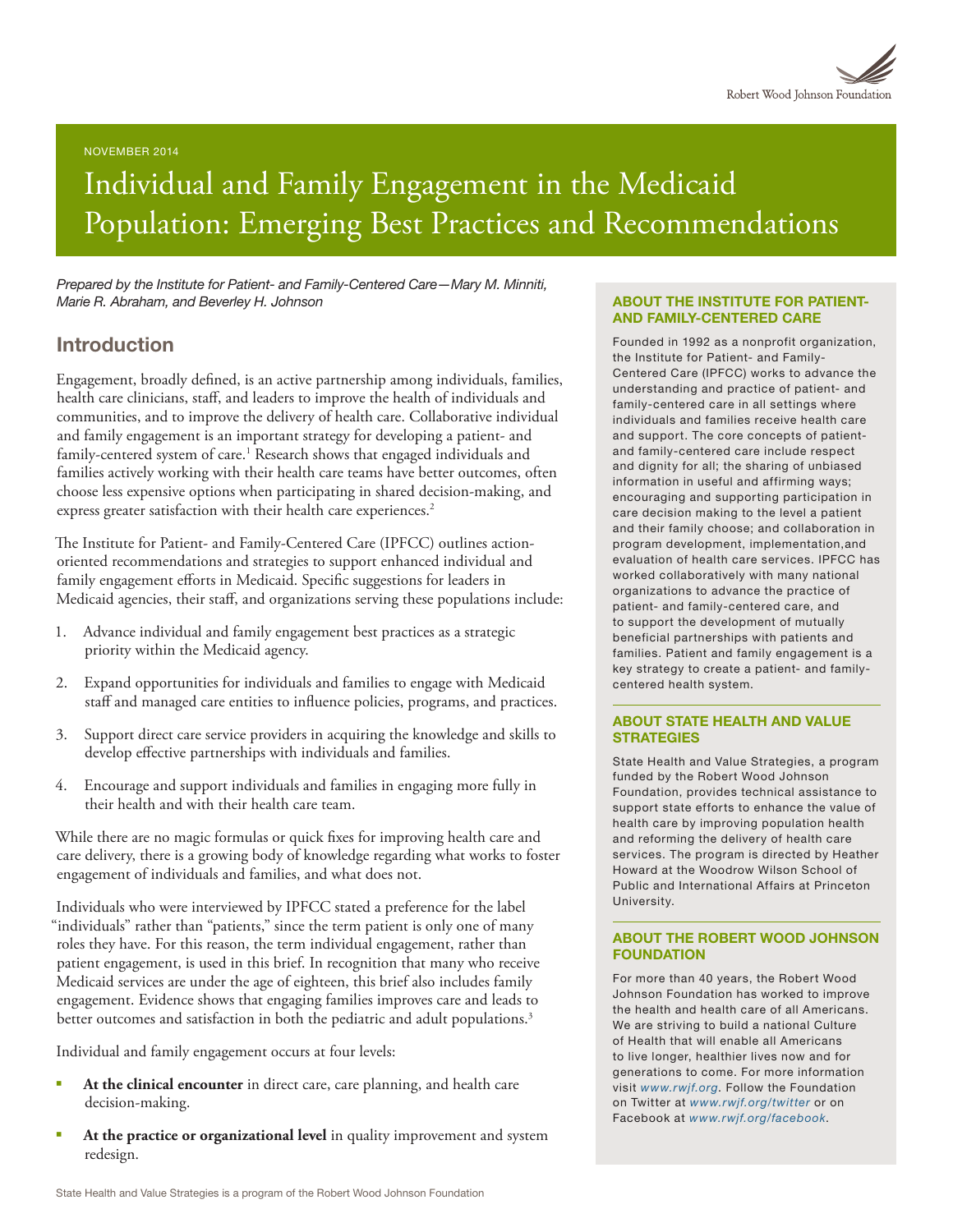- At the community level in bringing together community resources with health care organizations, individuals, and families.
- § **At the policy level** in setting public policy locally, regionally, and nationally.

Engagement is a complex phenomenon and requires the health care programs, as well as the individuals and families served by the programs, be open to creating a trusting relationship based on shared goals. Successful engagement also requires a change in mindset and behaviors for many Medicaid leaders, health care professionals, individuals, and families.

Individual and family engagement strategies seek to create mutually beneficial partnerships that enhance health, well-being, and the management of chronic conditions, and by doing so, improve the cost-effective delivery of patient- and family-centered care. Research shows that patients who lack the skills to manage their health care incur costs 8 to 21 percent higher than those of patients who are highly-engaged in their care, even after adjusting for health status and other factors.<sup>4</sup> Similarly, research studies assessing an individual's level of activation using Insignia Health's Patient Activation Measure<sup>TM</sup>, have shown that 60 percent of Medicaid patients fall into the lower levels of activation.<sup>5</sup>

For engagement in the care experience to be mutual and sustained, interactions need to be authentic and intentional. They also should take into account the preferences, strengths, beliefs, and culture of the patient and his or her family. For engagement at the clinic, community, program, and/or policy level, organizational leaders must believe that the "lived experience"<sup>6</sup> of individuals and families can inform health care transformation and improvement. Providing opportunities for meaningful partnerships with individuals and families requires a commitment by Medicaid leaders and health care professionals. Mechanisms must be in place so that the input and perspectives of Medicaid beneficiaries are sought out, listened to, and acted upon.

## **Methodology**

To develop these recommendations, IPFCC utilized a twopronged approach that included a targeted literature review and in-depth interviews. The literature review helped determine what characteristics, strategies, and tools are associated with effective individual and family engagement in Medicaid settings. IPFCC conducted interviews with Medicaid beneficiaries and their family members, as well as state agency representatives, clinicians, researchers, and innovative program leaders. Additionally, IPFCC spoke with representatives of managed care plans in states

that have adopted Medicaid engagement strategies in order to better understand how different engagement approaches are operationalized. For a full list of interviewees, see Appendix A.

The interviews provided IPFCC insights about successful approaches to individual and family engagement, and how to address challenges. Since these recommendations reflect the viewpoints of Medicaid providers, beneficiaries, and administrators, they are grounded in what is possible and sustainable. In addition, the authors recruited engagement experts to serve as steering committee members and reviewers for this brief. For a full list of advisors, see Appendix B.

# Overcoming Roadblocks

Engagement is created through collaborative relationships and requires changes in behavior by health care professionals, as well as patients and families.7 Given the diversity and unique challenges of the Medicaid population, effective individual and family engagement strategies require a respectful, strength-based approach that is systematically applied with flexibility and persistence, in addition to dedicated resources. Health care system barriers, as well as challenges faced by the individuals receiving care, serve as roadblocks to engagement. Examples of deterrents to the development of successful partnerships include:

- § Messages from Medicaid agencies, health plans, and providers are often overly complex and use jargon, thereby creating confusion and stress for many individuals and families.
- Despite best intentions, some health care service organizations and Medicaid agency personnel utilize practice styles and systems that discourage active engagement.
- Many providers are unaware of the impact that health literacy8 , trauma, and other social factors have on an individual and his/her family's ability to reliably and consistently engage in their own health.
- Within most communities and health care organizations, individuals and families aren't prepared to take an active role in health care decision-making and behavior change.
- Evidence-based interventions that are collaborative and strength-based—such as coaching for patient activation, motivational interviewing<sup>9</sup>, shared-decision making, selfmanagement support, and peer-to-peer support—are not readily available or effectively integrated into most care settings.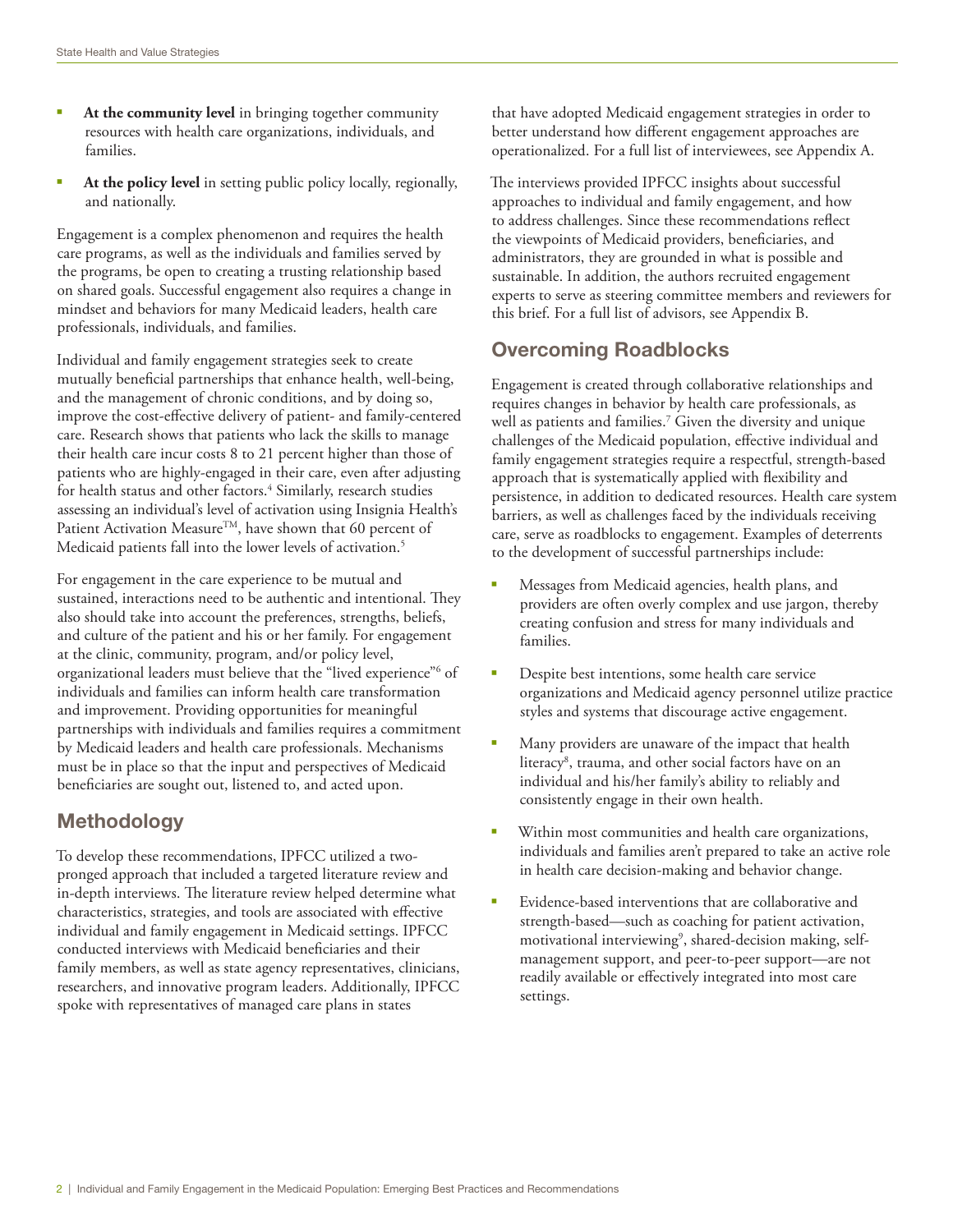"Patients, families, and their advocates increasingly understand the wisdom of this partnership. Too often, standing in the way is the health care system itself whether by intention or not—because of its fragmentation, paternalistic professional culture, abundance of poor process design, and lack of experience on the part of health care leaders and clinicians with practical methods of engaging patients."

—The National Patient Safety Foundation's Lucian Leape Institute, 2014.10

Effective engagement initiatives involving Medicaid agencies, providers, and the community exist and can serve as models to address common roadblocks to engagement. This brief describes Oregon's successful engagement initiative, and provides other examples of successful programs in the recommendations section that follows. In addition, visit *[http://www.ipfcc.org/advance/topics/](http://www.ipfcc.org/advance/topics/medicaid-engagement.html) [medicaid-engagement.html](http://www.ipfcc.org/advance/topics/medicaid-engagement.html)* for additional resources and examples.

# Oregon: A Case Study

Individual and family engagement efforts in Oregon highlight the collaborative work of Oregon's legislature, the Oregon Health Authority (OHA), state Medicaid Advisory Committee (MAC), Northwest Health Foundation, CareOregon, community groups, and care providers.

Over time, individuals representing the Medicaid population have become progressively more involved with the OHA's work on policy and program implementation. OHA established task forces to advance patient-centered primary care homes, to explore best practices in patient and family engagement, and, more recently, to promote individual responsibility and health engagement. Increasingly, individuals and families in Oregon have been included as equal members of these influential OHA task forces. MAC undertook a project to explore issues around person- and family-centered care. They invited a broad range of experts, including individuals and families, to inform the committee on how best to engage the Medicaid population. OHA adopted, and is implementing, a series of MAC recommendations including the development and use of a "multidimensional framework for individual and family engagement in Oregon" included in Appendix C.<sup>11</sup>

OHA also worked collaboratively with the Northwest Health Foundation to support the development of the Patient-Centered Primary Care Institute (PCPCI),<sup>12</sup> which brings together technical experts, providers, staff, patient advisors, policymakers, academic centers, and other stakeholders to share valuable practice transformation knowledge and resources. PCPCI provides webinars, on-site coaching, and learning collaborative events for primary care clinics throughout the state to help them achieve patient-centered primary care home recognition.

Through legislative mandates, Oregon has developed requirements for meaningful participation of community advisory councils (CACs) with the Medicaid coordinated care organizations (CCOs). CACs are groups of 16 to 20 individuals selected to represent a geographic area and whose role is to work closely with their CCO on services, coverage, and evaluation of Medicaid services. According to state legislation, 51 percent of the membership of each CAC must be comprised of clients or family members receiving Medicaid services. The remaining members generally tend to be community representatives from public health, disability services, or other agencies who work with individuals served by Medicaid.

OHA also created the Transformation Center<sup>13</sup> to capture the learnings gleaned by the CCOs and to widely disseminate best practices in health system transformation, including the engagement of individuals, families, and communities. In May 2014, the OHA Transformation Center hosted the first statewide, in-person gathering for Community Advisory Councils. CACs from around the state gathered to share successes, learn together, and support each other in health system transformations.

CareOregon, a Medicaid managed care organization, established a member advisory council in 2010. The recruited council members first participated in a variety of educational activities that included learning about the role of advisory councils, meeting other advisors from across the country, and participating in a class to understand group dynamics and meeting facilitation. The advisory council subsequently improved internal processes for CareOregon, helped to expand dental coverage, and began to create partnerships in the broader health care community. In collaboration with clinicians and staff, they developed the *Better Together* guide to help CareOregon members prepare for clinic visits. Advisory council members are passionate about outreach on preventative health care, partnership with health care providers, and self-management support. Their conversations with the Oregon legislature influenced the establishment of CACs and the mandate to include Medicaid beneficiaries in the creation and ongoing operations of CCOs.

Other innovative local programs developed across Oregon to better engage individuals in care include:

The Willamette Valley Community Health Marion-Polk Obstetric Mentoring Service (MOMS) program provides support and care to pregnant women struggling with substance abuse. Services include outreach mentors, weekly contact with a peer mentor, and coordination of care utilizing a team including the mentors and public health nurses. The services of the peer mentor, a mom who participated in the program and experienced success, is key to engaging these women. The peer mentor develops empathetic, authentic relationships with program participants, and helps them build their skills, knowledge, and confidence to have a healthy birth and end the cycle of substance abuse in their families. As one MOMS program participant noted in her interview, "No one had tried to engage me before. I had been homeless for several years. I had looked for help and been turned away. I didn't have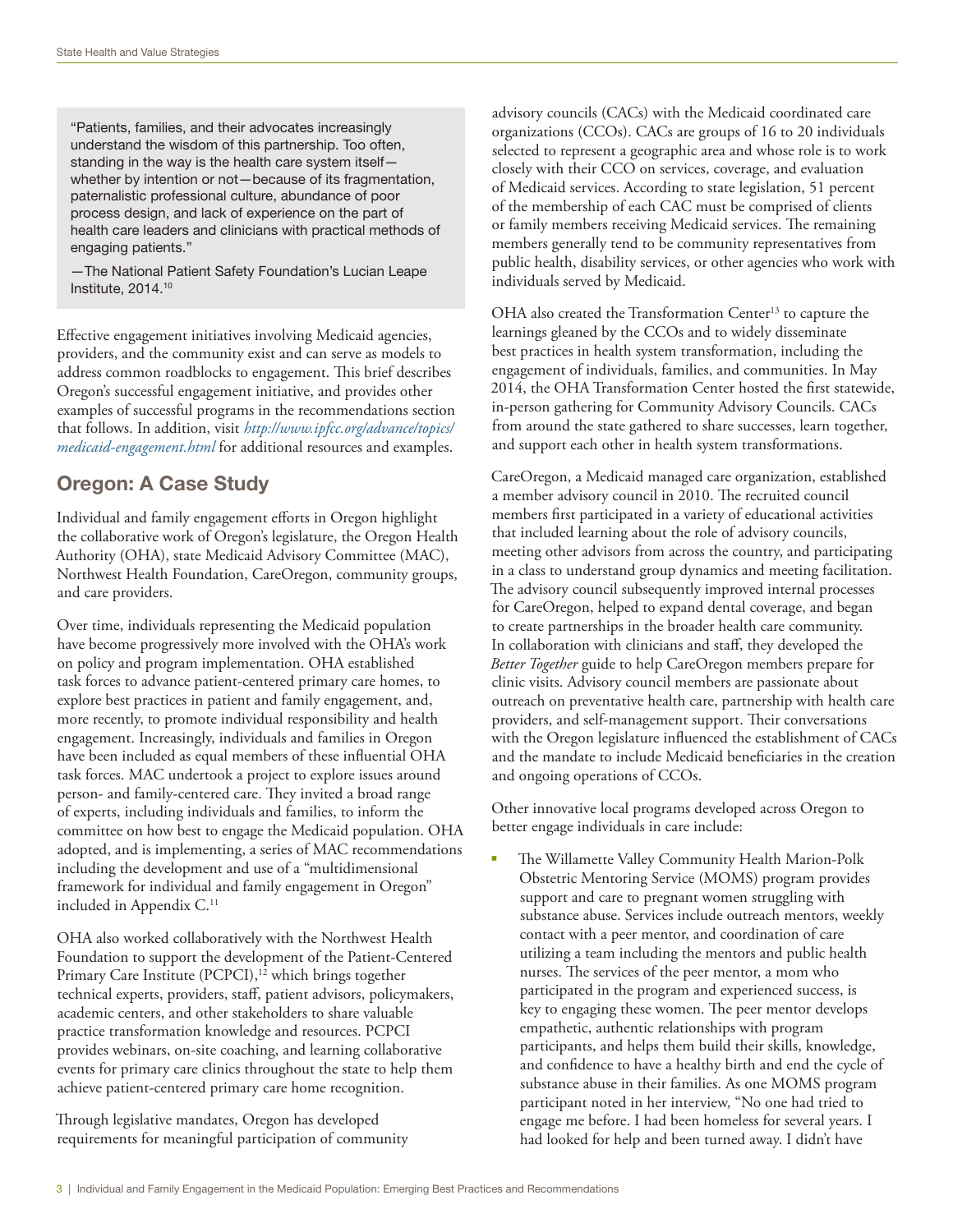any hope. The outreach worker found me and gently said she noticed I was pregnant and wondered if I would like to know about a program that could help me. I wasn't doing well. Soon, I had a mentor who met with me weekly. She had been where I was. She didn't judge me and knew about resources that could help me have a healthy drug-free baby. That meant a lot to me." Since its inception 332 infants (99.4 percent) of enrolled MOMS participants tested negative for illegal drugs at birth.

CareOregon created the health resilience specialist role to collaborate with primary care clinics in encouraging individuals to stabilize and improve their health. The health resilience specialist is based in a primary care clinic setting and performs outreach to individuals identified as high utilizers of health services, and who have complex medical and mental health/substance use disorder needs. Functioning as a liaison between the primary care clinic, specialty medical clinics and other community/social services, the specialist sees individuals in their homes and other community settings. The health resilience specialist also builds the knowledge and skills of all clinic staff on topics important to engagement efforts, such as motivational interviewing and trauma-informed care. Preliminary data shows a reduction in inpatient and emergency department visits among high utilizers engaged by health resilience specialists.

# Recommendations and Key Action Steps for Medicaid Agencies

Based on this research, IPFCC has practical, action-oriented recommendations for Medicaid agencies seeking to engage individuals and families in improving their health and the health care system. By implementing specific action steps within four broad categories of recommendations, Medicaid leaders will achieve significant and positive change in individual and family engagement.

"[Engagement] can begin with simple information-sharing, move on to dialogue, and evolve into a partnership. Whatever form it takes, engagement changes the focus, from taking action to improve health and health care for the people, to taking action with the people—a simple yet radical notion."

—Report of the Patient and Family Engagement Work Group 2013, World Innovation Summit for Health.14

#### 1. Advance Individual and Family Engagement Best Practices as a Strategic Priority Within the Medicaid Agency.

Medicaid leaders should initially focus on making internal changes that promote effective and sustainable individual and family engagement within the Medicaid agency.

Medicaid agencies should:

- Create a strong and cohesive strategic plan for individual and family engagement within the agency, and a means to achieve this vision through operational activities linked to the strategic plan.
- Appoint an executive sponsor or "champion" within the Medicaid leadership team responsible for overseeing the execution of the strategic plan. The champion will communicate the value of partnerships with internal and external constituencies, remove system barriers, and oversee measurable progress.
- Provide resources and incentives to educate agency staff partnering with individuals and families in their health care in an effort to improve health care for all. Training topics should include best practices in patient activation, cultural competence,<sup>15</sup> trauma-informed care,<sup>16</sup> health literacy, and patient- and family-centered practices including patient-centered communication.
- Establish clear directions for leaders to act as role models for staff, including actively participating in forums with individuals and families serving as Medicaid advisors.

Medicaid advisors in this context are individuals and families who partner with agency staff in improving Medicaid programs and services. These advisors are individuals or family members of individuals who receive, or have received, Medicaid services. Advisors offer agencies input into patient care and organizational processes and advocate on individual and family needs from a broad perspective. As one Medicaid agency leader noted during an interview, "To build these partnerships [with individual and family advisors], we have to demonstrate we will do what we said we'd do. This is hard work and it's important that we listen, demonstrate empathy, and, at times, agree to disagree. In the beginning it takes more time, but we're making better decisions in partnership with our advisors. Significant policy changes around contracting services based on client participation in task forces are being achieved."

### 2. Expand Opportunities for Individuals and Families to Engage with Medicaid Staff and Managed Care Entities to Influence Policies, Programs, and Practices.

For an engagement initiative to be successful, the Medicaid agency must create and broaden opportunities for individuals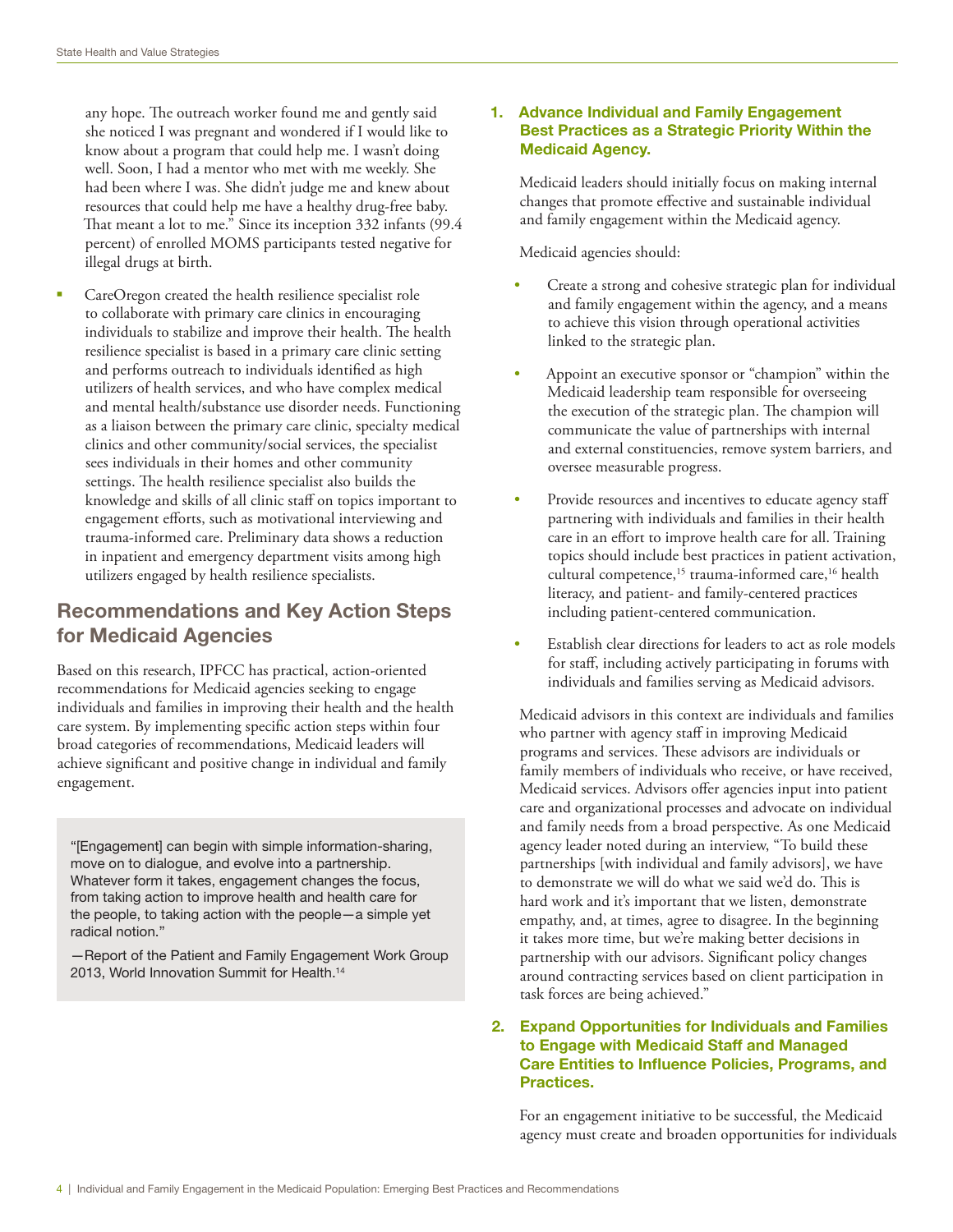and families to have meaningful dialogue and partnerships on a variety of policies, programs, and practices. To apply lessons from best practices of engagement within health care delivery settings Medicaid leaders should:

- Assign a staff liaison who supports advisors in partnership roles, and creates formal and informal mechanisms for individuals and family members to collaborate with Medicaid staff to improve policies, programs, and practices.17
- Offer training and mentorship opportunities that prepare individuals and families to serve as effective advisors with the agency and its related care contractors.
- Reduce financial barriers to engagement in advisory activities by providing individual and family advisors with small stipends to cover transportation or child/ respite care costs.
- Develop opportunities for individuals and families to participate in the improvement and ongoing evaluation of the services, processes, and policies of the organization. Consider communication and information technology strategies—such as client portals, websites, automated text, and calling systems—as good beginning areas for collaborative endeavors.
- Create explicit expectations that Medicaid managed care and other contracted entities meaningfully engage individuals and family members as advisors, mirroring the actions taken by the agency.

An advisor who is the parent of a Medicaid beneficiary commented during an interview, "I am hopeful that my participation will result in positive change. My questions have helped staff realize how their messages, although wellmeaning, are complex and confusing to parents juggling complex care for their children. Over time, we'll see how the information we've shared will help others in the system."

States can also look to Colorado for emerging best practices regarding engagement. Building on recommendations from a 2012 report, the Colorado Department of Health Care Policy and Finance (DHCPF), which administers the state's Medicaid program, instituted a new focus on the role of effective communication, and is expanding new processes for individual and family involvement. DHCPF identified an executive sponsor, established a person-centered approach project team made up of key staff, and hired an individualand family-centered care project manager who acts as an engagement liaison and staff resource. To build effective engagement strategies and competence, education and training plans for all DHCPF employees are underway. The project manager is working with Medicaid units that need support to involve clients in benefits design, obtaining clients' input on key initiatives, and preparing clients and others to serve as advisors.

DHCPF changed its organizational structure to accommodate new roles and responsibilities to support this level of engagement. It is also exploring a formal recruitment and "on-boarding" process for advisors. Finally, Colorado Medicaid leaders are actively supporting cultural transformation efforts related to engagement, and they are participating in venues seeking individual and family input.

## 3. Support Direct Care Service Providers in Acquiring the Knowledge and Skills to Develop Effective Partnerships with Individuals and Families.

Individual and family engagement is achieved across the diverse Medicaid population when direct care service providers demonstrate skills in cultural competency, health literacy, motivational interviewing, trauma-informed care, patient-centered communication,<sup>18</sup> patient activation and coaching skills, and individual and family engagement. To promote engagement activities in direct care environments, Medicaid agencies should:

- Explore partnerships with community organizations, foundations, or others to create technical assistance resources for direct care providers and staff to expand their knowledge and skills.
- Promote the adoption of shared decision-making tools by identifying and reducing barriers to implementation in direct care organizations.
- Disseminate evidence-based best practices for individual and family engagement by hosting webinars and workshops for providers and staff.
- Offer coaching for providers on-site that builds competency in self-management support and the key engagement skills.
- Provide enhanced payment and/or non-monetary incentives, such as recognition of direct care sites that have created opportunities for ongoing engagement of individuals and families.

In developing engagement strategies, Medicaid agencies should consider the approach and experience of "Team Up for Health," a California HealthCare Foundation initiative to advance self-management support in five safety net clinics and one primary care/multispecialty group practice. This project provided the clinics and group practices with technical assistance to further individual and family engagement at three levels—in individual care, in quality improvement at the organizational level, and in expanding use of community resources. Each organization received support to partner with individuals and families through communication and collaborative skills coaching geared toward improving the direct care experience and creating advisory programs. This initiative resulted in tools, developed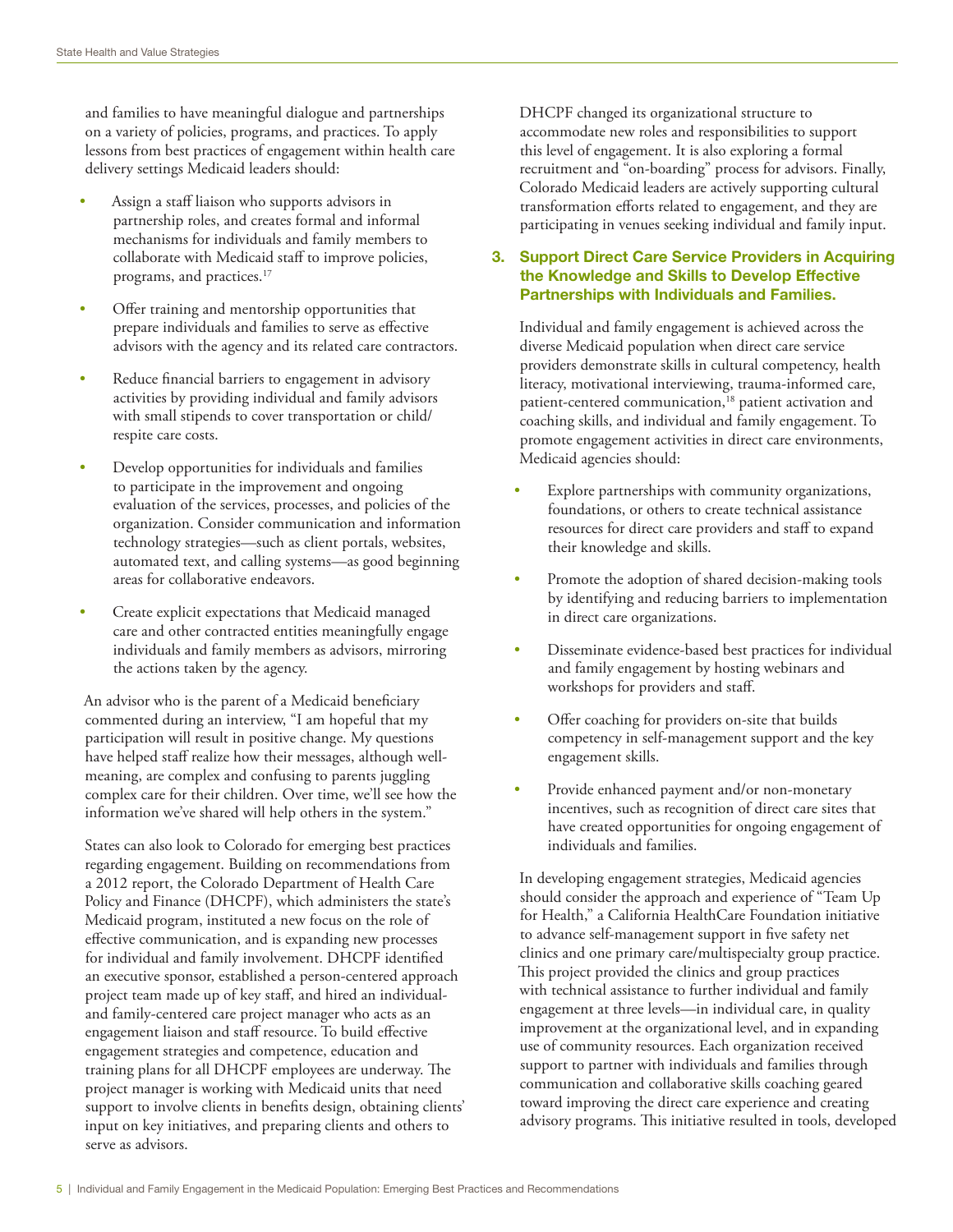by individual and family advisors, to maximize a primary care visit.

In the project's evaluation, clinic leaders, clinicians, and staff emphasized the positive value of partnering with individuals and families. As one "Team Up for Health" participant commented during an interview, "Patient and Family advisors—culturally this was a change to the organization. The value they brought has been huge." Similarly, another participant observed, "We did not expect how much of a difference the patient advisors would make." Since this effort, The Center For Care Innovations and others have provided technical assistance to safety net clinics and group practices, building on the lessons learned about effective engagement at all levels of care.

#### 4. Encourage and Support Individuals and Families to Engage More Fully in Their Health and with Their Health Care Team.

To increase individual and family engagement in direct care, Medicaid agencies, in concert with contracted managed care entities, direct care organizations, and involved community organizations, should:

- Collaborate with individual and family advisors to create messages and informational materials that explicitly welcome Medicaid clients as valued members of their own care team, and that encourage them to involve their families in their care.
- Inform individuals, families, and the community about concepts like shared decision-making and selfmanagement, and routinely invite them to actively engage in their care and with their care providers at the level they choose. Offer incentives for their participation in these activities.
- Provide infrastructure and/or training to ensure that individuals and families have access to evidence-based peer support and peer-led self-management programs, such as the Living Well with Chronic Conditions Program in Oregon,<sup>19</sup> which is based on the Stanford Chronic Disease Self-Management Program.
- Invite individuals and families, through a variety of mechanisms, to share their stories of how they successfully partnered with their care team to improve their health and health care, and disseminate these examples broadly to inspire others.

In Minnesota, the Mayo Clinic developed a set of shareddecision making tools that employ user-centered design. Implementation of these tools has helped facilitate important conversations between patients and providers about treatment choices. More importantly, according to Mayo Clinic staff, these tools have helped patients from

disadvantaged populations more actively participate in the care decision-making process.<sup>20</sup>

Several *Aligning Forces for Quality* (AF4Q) communities implemented a Patient Partner program, where patients serve as members of their ambulatory care practice's quality improvement leadership team. Patient Partners know firsthand about the challenges patients face in managing chronic diseases, as they have either managed their own chronic condition or have cared for someone with a chronic illness.21 The perspective of patients familiar with chronic disease management has proven to be an invaluable tool for practices working with Aligning Forces for Quality—South Central Pennsylvania (SCPA). More experienced Patient Partners mentor new Patient Partners, serve on a steering committee, and help develop training materials. "Patient Partners have a great impact on patient engagement," said Christine Amy, SCPA project director. "Providers have become used to quality measures, but struggle with patient engagement. It's a different perspective entirely."

"…the extent to which patients feel informed about their health, and confident about taking a role in their care decisions predicts their engagement independently of and more strongly than [typical differences among populations]. That suggests that clear information can help level the health care playing field across population groups."

Langer Research Associates, "Empowerment and Engagement Among Low-income Californians: Enhancing Patient-Centered Care," Blue Shield of California Foundation Survey, September 2012.<sup>22</sup>

## **Conclusion**

The question for state Medicaid agencies is not whether to encourage individuals, families, agency staff, and providers to embrace engagement as a means of improving health and health care, but rather *how* best to do so to achieve the greatest improvements in outcomes. Strong leadership within Medicaid programs is necessary to set the expectation that collaboration with those served by Medicaid is valued and benefits everyone. Medicaid leaders can take action to promote, support, and reward programs that create strong partnerships with individuals and families in the care experience, and improve health care. When invited to collaborate, individuals and families are often eager to help make a positive contribution.

A related challenge for Medicaid agencies and other entities implementing engagement strategies is how to measure the outcomes of patient and family engagement initiatives. Systematic measurement can shed light on the factors that encourage and sustain meaningful engagement, but there are few rigorous measures for monitoring the effectiveness of engagement specific to the Medicaid population. Without such measures, Medicaid programs will find it difficult to make timely and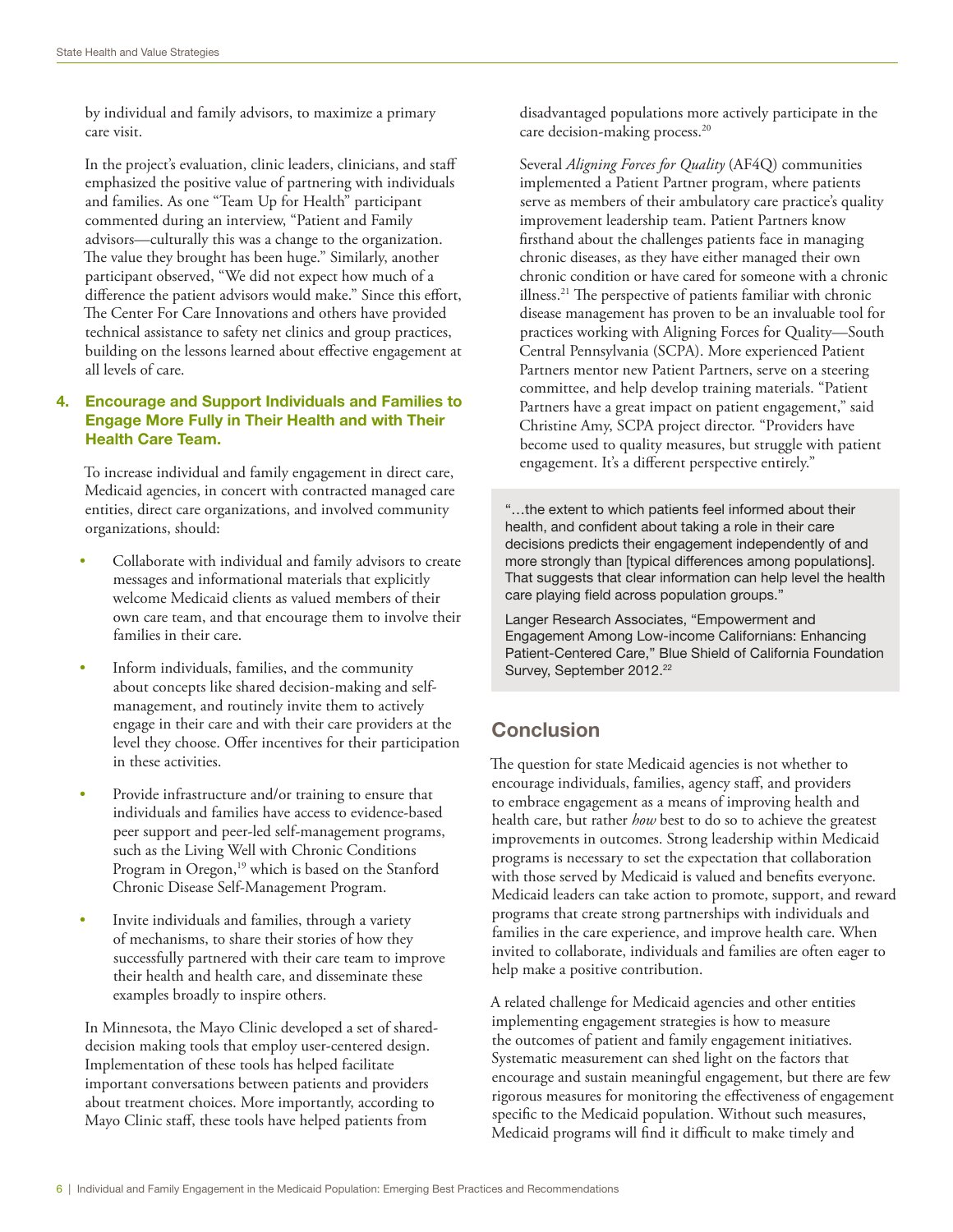appropriate changes to their engagement programs. For insight into the effectiveness of various strategies, Medicaid programs could utilize the Patient Activation Measure (PAM) for measuring activation levels before and after specific engagement initiatives. A recent report from the National Quality Forum (NQF) provides recommendations for measure development related to individual and family engagement.<sup>23</sup> Forthcoming work on behalf of the Centers for Medicare and Medicaid Services to identify, develop, and support implementation of electronic clinical quality measures, including individual and family engagement measures,

## Appendix A: Interviewed Individuals

Francis Afram-Gyening, MBS, MPH, FACHE, *chief executive officer*, Care Alliance Health Center, Cleveland, Oh.

Steven Abramson, *marketing director*, Community Health Alliance of Pasadena, Pasadena, Calif.

Suzanne Brennan, *medicaid director*, Department of Health Care Policy & Financing, Denver, Colo.

Susan Butterworth, PhD, MS, *associate professor*, Oregon Health & Science University, and *principa*l, Q-consult, LLC, Portland, Ore.

Crystal Cené, MD, MPH, *assistant professor*, University of North Carolina School of Medicine, Chapel Hill, N.C.

Cliff Coleman, MD MPH, *family practitioner*, Department of Family Medicine, Oregon Health and Science University, Portland, Ore.

Olivia Covey, *client and family centered care & engagement stakeholder liaison*, Department of Health Care Policy & Finance, Denver, Colo.

John R. Corlett, *vice president government relations and community affairs*, The MetroHealth System, Cleveland, Oh.

Tara DaVee, *community advisory council member*, Trillium Coordinated Care Organization, Springfield, Ore.

Chris DeMars, MPH, *director of systems innovation*, Oregon Health Authority Transformation Center, Portland, Ore.

Oliver Droppers, MS, MPH, *director*, Oregon Medicaid Advisory Committee, Oregon Health Authority, Salem, Ore.

Susan Edgman-Levitan, PA, *executive director*, Stoeckle Center for Primary Care Innovation, Massachusetts General Hospital, Boston, Mass.

Rick Ellsmore, *parent*, Arvada, Colo.

Tom Ewing, MD, *chief medical officer*, PacificSource Health Plans, Eugene, Ore.

will also inform Medicaid leaders on how best to measure and evaluate engagement efforts in the future.<sup>24</sup>

Across the nation, promising practices demonstrate the power of individual and family engagement in their health and in the improvement of Medicaid programs, policies, and services. As leading state Medicaid agencies have discovered, effective relationships with individuals and families are transformative for both the agency and the clients. Developing these engaged relationships in Medicaid is a journey well worth pursuing.

Joshua K. Graves, MBA, QMHA, *chief administrative officer*, Catholic Community Services, Salem, Ore.

Patrick Gordon, *associate vice president*, Rocky Mountain Health Plans, Denver, Colo.

Gordon J. Harvieux, MD, *pediatrician*, Essentia Health, Duluth, Minn.

Dianne Hasselman, *director of value based purchasing*, Center for Health Care Strategies, Hamilton, N.J.

Lance Hegland, MBA, *patient member state quality council*, [Minnesota Department of Human Services,](http://www.linkedin.com/company/1098868?trk=prof-0-ovw-curr_pos) Minneapolis, Minn.

Judith Hibbard, MPH, DrPh, *senior researcher*, Health Policy Research Group, University of Oregon, Portland, Ore.

Libby Hoy, *executive director*, PFCC Partners, Long Beach, Calif.

Alison Hoyt, *community health engagement advocate*, CareOregon, Portland, Ore.

Nancy Judkins, *community health engagement advocate*, CareOregon, Portland, Ore.

Bebe Kleiman, MNM, *executive director*, Doctors Care, Littleton, Colo.

David Labby, MD, *chief medical officer*, Health Share of Oregon, Portland, Ore.

Lisa M. Letourneau, MD, MPH, *executive director*, Maine Quality Counts, Manchester, Maine

Melissa Lu, *certified peer support specialist*, MOMS Plus Program, Medical Foundation of Marion and Polk Counties, Salem, Ore.

Kathryn Lueken, MD, *chief medical officer*, Willamette Valley Community Health, Salem, Ore.

Shera Matthews, *practice director*, Doctors Care, Littleton, Colo.

Judith M. McClenny, *community health engagement advocate*, CareOregon, Portland, Ore.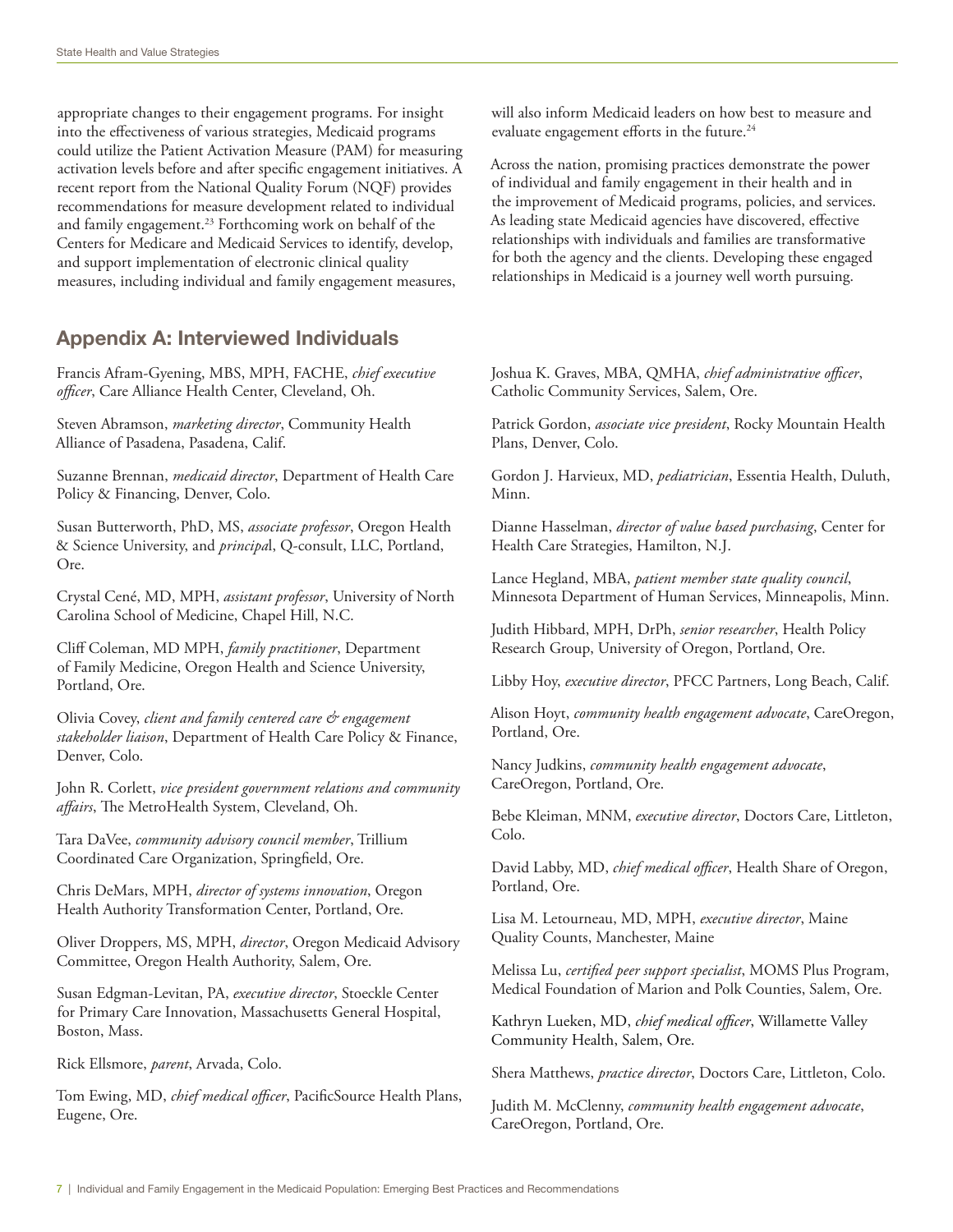Floyd McConney, *community health engagement advocate*, CareOregon, Portland, Ore.

Madeline Mettler, *community health engagement advocate*, CareOregon, Portland, Ore.

Doriane C. Miller, MD, *associate professor of medicine and director*, Center for Community Health and Vitality, University of Chicago Medicine, Chicago, Ill.

Victor M. Montori, MD, *director*, Health Care Delivery Research Program, Mayo Clinic Center for the Science of Health Care Delivery, Minneapolis, Minn.

Cheryl L. Nelson, Simon's Mom, Fort Collins, Colo.

Jeannette Nguyen-Johnson, MPH, *policy analyst*, Office for Health Policy and Research, Oregon Health Authority, Salem, Ore.

Annette Parker, *community health engagement advocate*, CareOregon, Portland, Ore.

Lisa Pearlstein, *health resilience specialist*, CareOregon, Portland, Ore.

Tamara Pedrojetti, *centricity and corporate event program coordinator*, CareOregon, Portland, Ore.

Marc Pierson, MD, *consultant and former executive*, PeaceHealth St. Joseph's Hospital, Bellingham, Wash.

Ed. L. Pulanco, *community health engagement advocate*, CareOregon, Portland, Ore.

Sharon Quinlan, RN, MSN, MBA, *administrator*, Department of Primary Care, Essentia Health, Duluth, Minn.

Kevin Rouse, *community health engagement advocate*, CareOregon, Portland, Ore.

Ron Stock, MD, MA, *director of clinical innovation*, Oregon Health Authority Transformation Center, Portland, Ore.

Katherine Van Woert, *co-chair*, Medicaid and Exchange Advisory Board, Shelburne, Vt.

Kate Wells, *director of community health development and coordinated care organization liaison*, PacificSource, Bend, Ore.

Stephen Wilkins, MPH, *founder*, Mind the Gap Academy and Adopt One! Challenge, San Jose, Calif.

## Appendix B: Issue Brief Advisors

#### *Issue Brief Steering Committee*

Cheri Craft\*, M.Ed., *director*, Smart from the Start, Boston, Mass.

Kay Dickerson\*, *community health engagement advocate*, CareOregon, Portland, Ore.

Timothy F. McDonald, *principal*, Donaldson Run Consulting, LLC, Arlington, Va.

Josephine St. Clair, *retired social worker*, Portland, Ore.

\* Individuals also participated in interviews

#### *Issue Brief Reviewers*

Chrissie Blackburn, *parent and principal advisor*, Patient and Family Engagement, University Hospitals Case Medical Center, Cleveland, Oh.

Dana Bright, LSW, MSW, *manager*, Medical Home Initiatives, American Academy of Pediatrics, Elk Grove Village, Ill.

Michelle Esquivel, MPH, *director*, Division of Children with Special Needs, and *director*, National Center for Medical Home Implementation, American Academy of Pediatrics, Elk Grove Village, Ill.

Ralph Fillingame, MD, *family practitioner*, University of Oregon Student Health Clinic, and *consultant*, Patient-Centered Primary Care Home, Eugene, Ore.

Jennifer Sweeney, *director*, Consumer Engagement and Community Outreach, National Partnership for Women & Families, Washington, D.C.

Lou Terranova, *senior health policy analyst*, American Academy of Pediatrics, Elk Grove Village, Ill.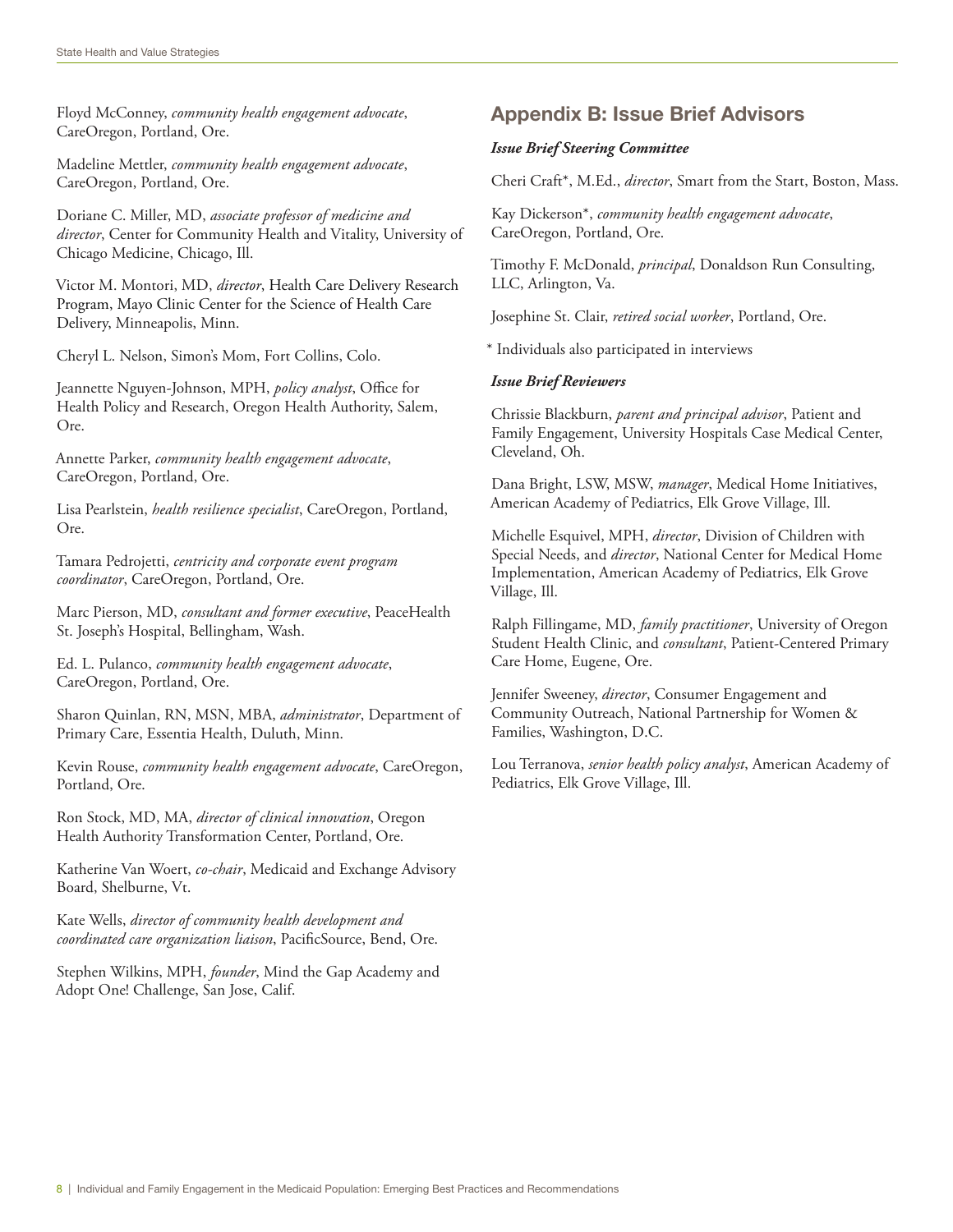# Appendix C: Multidimensional Framework for Individual and Family Engagement in **Oregon**



## **A Multidimensional Framework for Individual And Family Engagement In Oregon**

**Adapted from Carman K L et al. Health Aff 2013;32:223-231**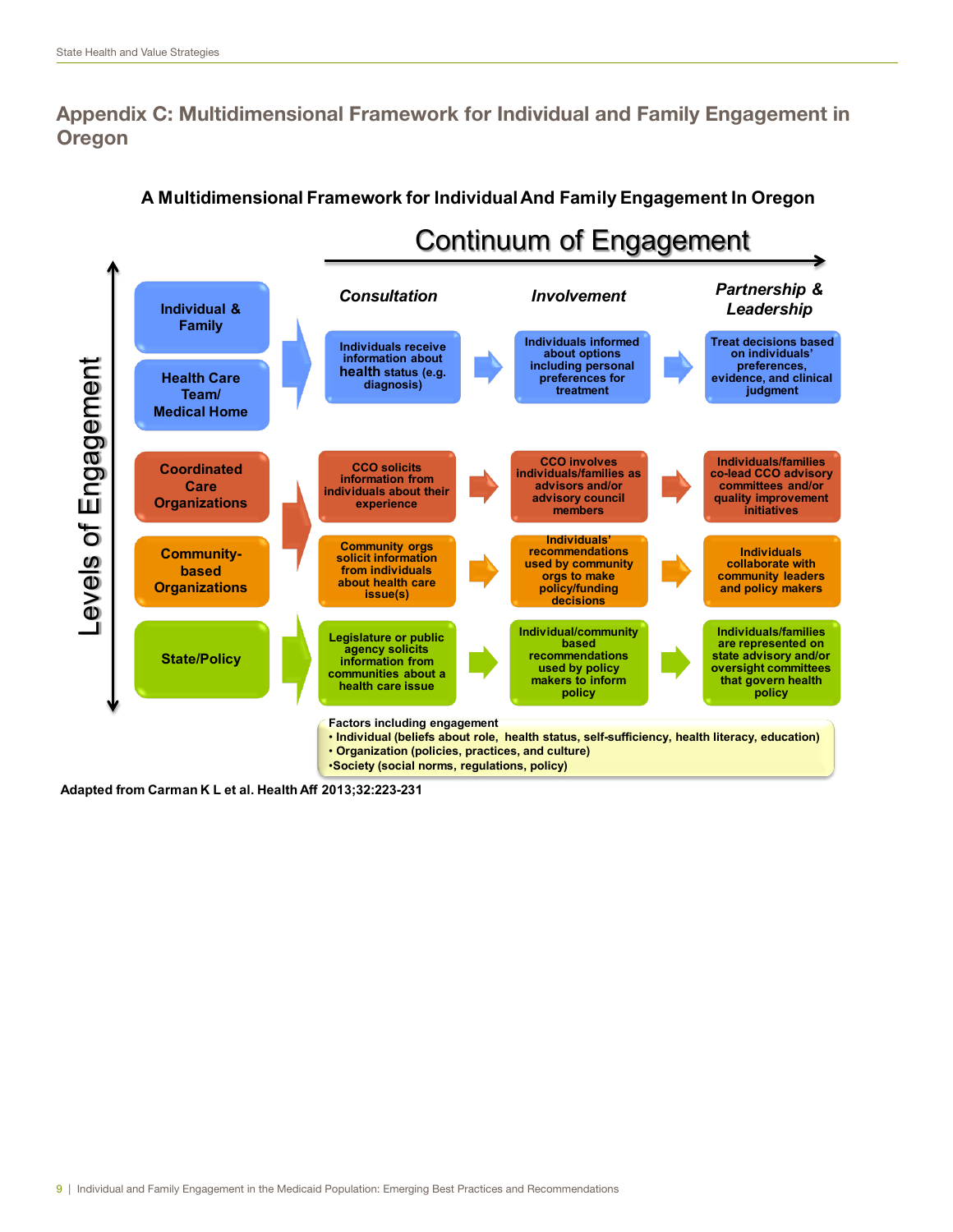## Endnotes

- 1. Carman KL, Dardess P, Maurer M, et al. "Patient and Family Engagement: A Framework for Understanding the Elements and Developing Interventions and Policies." *Health Affairs*, 32(2): 223-231, February 2013, *[http://content.healthaffairs.org/](http://content.healthaffairs.org/content/32/2/223.full) [content/32/2/223.full](http://content.healthaffairs.org/content/32/2/223.full)* (accessed October 2014).
- 2. Hibbard JH and Greene J. "What the Evidence Shows About Patient Activation: Better Health Outcomes and Care Experiences; Fewer Data on Costs." *Health Affairs*, 32(2): 207-214, February 2013, *<http://content.healthaffairs.org/content/32/2/207.full>* (accessed October 2014).
- 3. Wolff JL and Roter DL. "Hidden in Plain Sight: Medical Visit Companions as a Resource for Vulnerable Older Adults." *Archives of Internal Medicine*, 168(13): 1409-1415, 2008.; Botelho RJ, Lue BH and Fiscella K. "Family Involvement in Routine Health Care: A Survey of Patients' Behaviors and Preferences." *The Journal of Family Practice*, 42(6):572-576, 1996.; Sayers SL, White T, Zubritsky C, et al. "Family Involvement in the Care of Healthy Medical Outpatients." *The Journal of Family Practice*, 23(3):317-324, 2006.; Wolff JL and Roter DL. "Family Presence in Routine Medical Visits: A Meta-Analytical Revie." *Social Science and Medicine*, 72(6); 823-31, 2011.
- 4. " Patient Engagement." *Health Affairs*, February 2013, *[www.healthaffairs.org/healthpolicybriefs/brief.php?brief\\_id=86](http://www.healthaffairs.org/healthpolicybriefs/brief.php?brief_id=86)* (accessed October 2014).
- 5. Insignia Health holds exclusive rights to PAM per a technology transfer from University of Oregon, for more information and graphics visit, *[www.insigniahealth.com/solutions/patient-activation-measure](http://www.insigniahealth.com/solutions/patient-activation-measure) (accessed October 2014)*
- 6. In this context, the term "lived experience" is used to describe a person with first-hand knowledge of the care experience within the context of their unique values, beliefs, perceptions, and their cultural experiences.
- 7. Edgman-Levitan S, Brady C and Howitt P. *Partnering with Patients, Families, and Communities for Health: A Global Imperative*. Doha, Qatar: World Innovation Summit for Health's Patient and Family Engagement Working Group, 2013.
- 8. Health literacy is defined as "the degree to which individuals have the capacity to obtain, process, communicate and understand basic health information and services needed to make health care decisions."; Somers SA and Mahadevan R. *Health Literacy Implications of the Affordable Care Act*. Hamilton, N.J.: Center for Health Care Strategies, Inc., 2010.
- 9. Motivational interviewing (MI) engages individuals to explore their change readiness and engages them in selecting behaviors they will adopt or eliminate to address their health goals. MI is evidence-based, relatively brief, specifiable, applicable across a wide variety of problem areas, complementary to other active treatment methods, and learnable by a broad range of professionals.; Miller WR and Rose GS. "Toward a Theory of Motivational Interviewing." *American Psychologist*, 64(6): 527–537, 2009.
- 10. Safety is Personal: Partnering with Patients and Families for the Safest Care*.* Boston: National Patient Safety Foundation's Lucian Leape Institute, 2014.
- 11. *Person- and Family-Centered Care Engagement Medicaid Advisory Committee Full Report and Recommendations*. Salem, OR: Oregon Health Authority, 2013.
- 12. *About the Institute*. Portland, OR: Patient-Centered Primary Care Institute, 2014, *[www.pcpci.org/about-institute](http://www.pcpci.org/about-institute) (*accessed May 2014).
- 13. *About the Transformation Center*. Portland, OR: Oregon Health Authority Transformation Center, 2013, *[http://transformationcenter.](http://transformationcenter.org/transformation-center/) [org/transformation-center/](http://transformationcenter.org/transformation-center/)* (accessed May 2014).
- 14. Edgman-Levitan, Brady and Howitt. A.
- 15. In health care, cultural competence describes the ability of systems to provide care to patients with diverse values, beliefs and behaviors, including tailoring delivery to meet patients' social, cultural and linguistic needs.

Betancourt JR, Green AR and Carrillo JR. *Cultural Competence In Health Care: Emerging Frameworks And Practical Approaches*. New York: The Commonwealth Fund, 2002.

16. Trauma-informed care is an approach to care that is cognizant of the impact trauma has on an individual's ability to fully engage with others. Its goals are to develop a trusting relationship that is non-judgmental, empathetic, and supports the individual to make